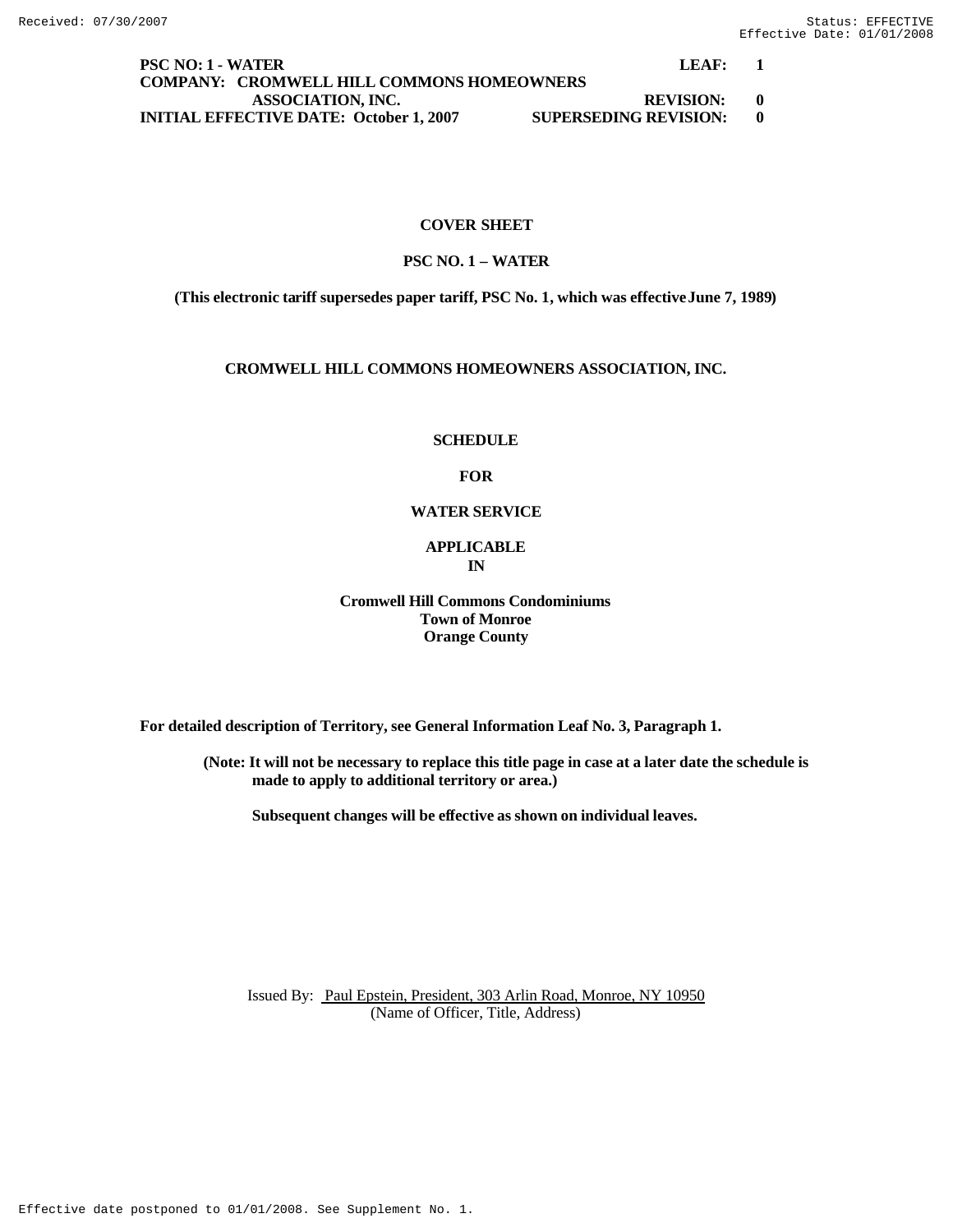| <b>PSC NO: 1 - WATER</b>                         | LEAF:                        |  |
|--------------------------------------------------|------------------------------|--|
| <b>COMPANY: CROMWELL HILL COMMONS HOMEOWNERS</b> |                              |  |
| ASSOCIATION, INC.                                | <b>REVISION:</b><br>- 0      |  |
| <b>INITIAL EFFECTIVE DATE: October 1, 2007</b>   | <b>SUPERSEDING REVISION:</b> |  |

## **TABLE OF CONTENTS**

|     | <b>GENERAL INFORMATION</b>                                 | <b>LEAF NO.</b> |
|-----|------------------------------------------------------------|-----------------|
| 1.  | Territory                                                  | 3               |
| 2.  | Application for Water Service                              | 3               |
| 3.  | Deposits - Security                                        | 3               |
| 4.  | Deposits - Interest                                        | $\overline{4}$  |
| 5.  | Deposits - Return                                          | $\overline{4}$  |
| 6.  | Deposits - Other                                           | $\overline{4}$  |
| 7.  | <b>General Rules</b>                                       | $5 - 6$         |
| 8.  | Metered Service                                            | $6 - 7$         |
| 9.  | <b>Unmetered Service</b>                                   | 7               |
| 10. | <b>Extension of Mains</b>                                  | 7               |
| 11. | Discontinuance of Service - Non-payment                    | $7 - 8$         |
| 12. | Discontinuance of Service - Other                          | $8 - 9$         |
| 13. | Discontinuance of Residential Service - Special Procedures | 9               |
| 14. | <b>Deferred Payment Agreements</b>                         | 9               |
| 15. | <b>Complaint Handling Procedures</b>                       | 10              |
| 16. | <b>Restoration of Service</b>                              | $10 - 11$       |
| 17. | <b>Interest on Customer Overpayments</b>                   | 11              |
| 18. | Regulation                                                 | 11              |
|     | <b>RATES</b><br>Service Classification No. 1               | 12              |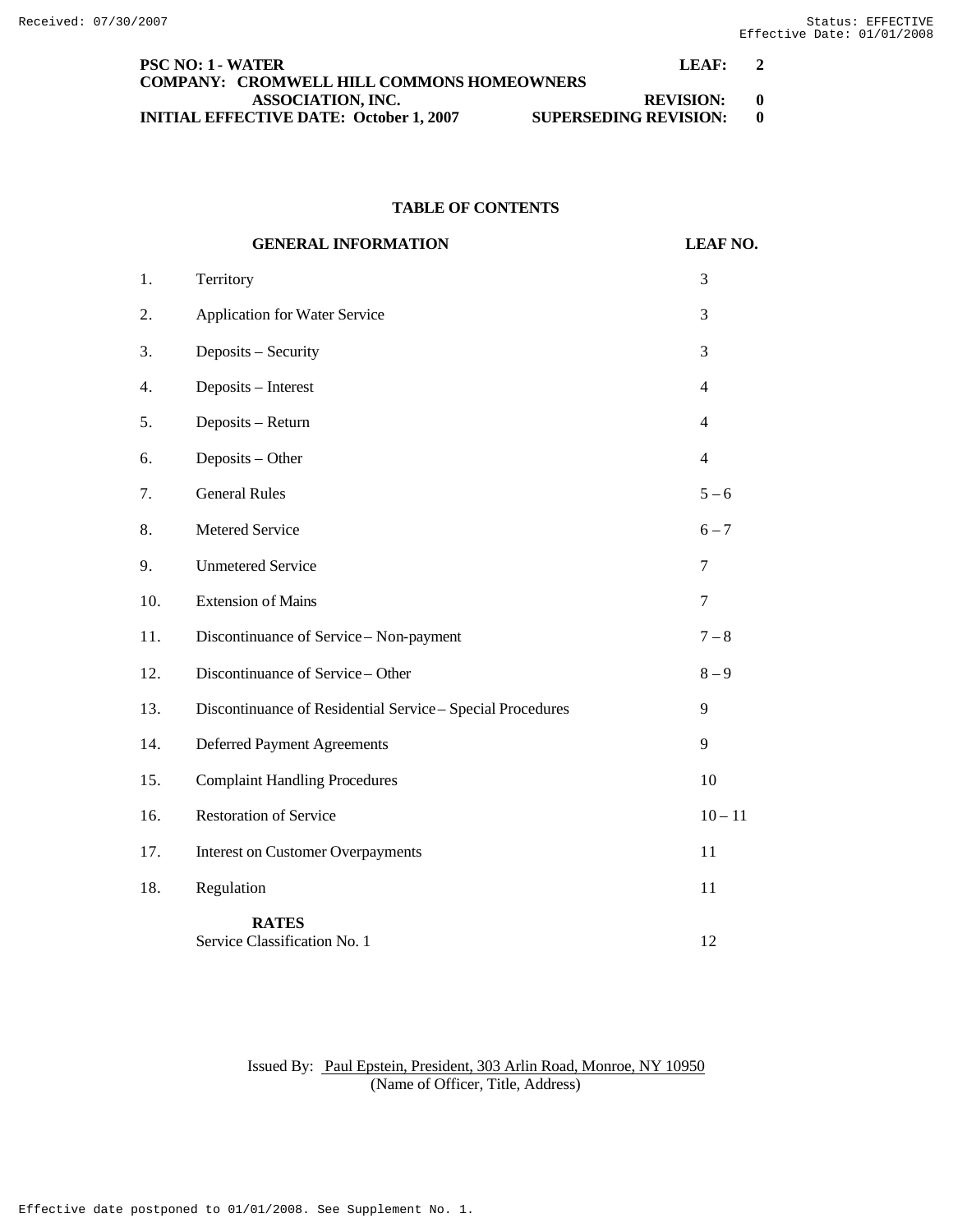**PSC NO: 1 - WATER LEAF:** 3 **COMPANY: CROMWELL HILL COMMONS HOMEOWNERS ASSOCIATION, INC. REVISION: 0 INITIAL EFFECTIVE DATE: October 1, 2007 SUPERSEDING REVISION: 0**

## **GENERAL INFORMATION**

1. Territory (County, Town Development, Streets, etc.)

Service Provided to Members of Cromwell Hill Commons Homeowners Association, Inc. Cromwell Hill Commons Condominiums Town of Monroe Orange County

## 2. Application for Water Service

- A. Applicant must be a member of Cromwell Hill Commons Homeowners Association, Inc.
- B. Written application for service may be required.
- C. A separate application may be required for each premise.
- D. Premises may be subject to inspection by the Association.
- E. Applications need not be accepted from customers with charges due on any water accounts with the Association. The Association must accept an application if the customer enters into a deferred payment agreement.
- F. Service pipe installations are subject to Association approval.
- 3. Deposits Security
	- A. As a condition of receiving service, the Association may require a deposit from customers that are delinquent (having a bill remaining unpaid 23 days from the date mailed), seasonal, short term or temporary or who have had service terminated for non-payment during the preceding 6 months. In addition, a deposit may also be required from a non-residential customer whose credit has not been established with the Association. A delinquent customer shall be provided with a written notice 20 days before the deposit is assessed which states that failure to make timely payments will permit the Association to require a deposit from such customer.
	- B. Deposits from applicants and customers may not exceed two times the estimated average monthly bill for a calendar year, except in the case of customers whose usage varies widely where deposits may not exceed twice the average monthly bill for the peak season.
	- C. The Association shall perform an annual review of the billing history of every customer who has a deposit with the Association to assure that a deposit is still required under (3A) above and that the amount of the deposit conforms with (3B) above. The Association reserves the right to review the deposit at any time. If a review shows that the deposit held falls short of the amount the Association may require by 25 percent or more, the Association may require the payment of an additional amount. If a review shows that the deposit held exceeds the amount required by 25 percent or more, the Association shall refund the excess to the customer. The customer may request a downward revision of the deposit.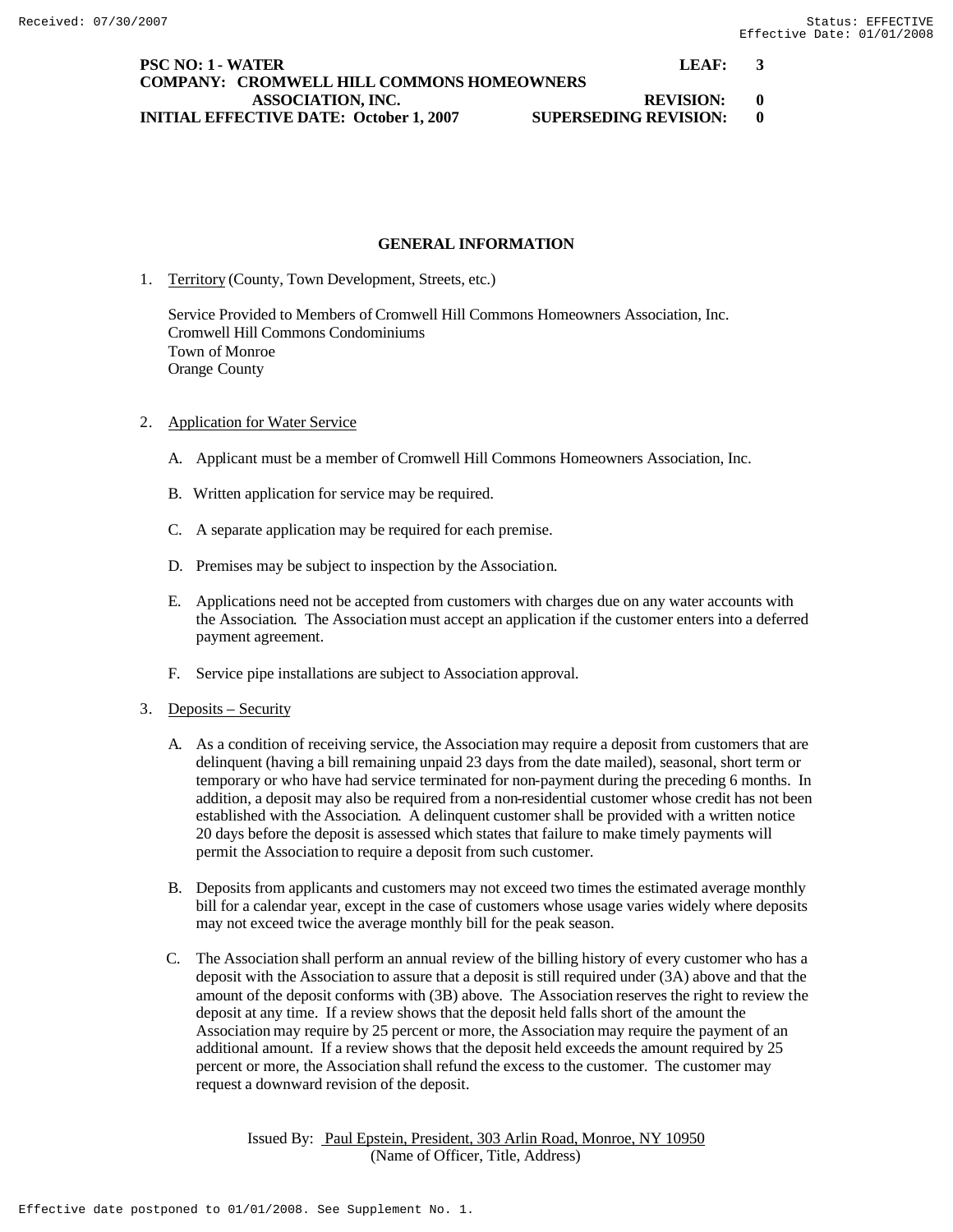## **PSC NO: 1 - WATER LEAF: 4 COMPANY: CROMWELL HILL COMMONS HOMEOWNERS ASSOCIATION, INC. REVISION: 0 INITIAL EFFECTIVE DATE: October 1, 2007 SUPERSEDING REVISION: 0**

## **GENERAL INFORMATION**

## 4. Deposits – Interest

Every deposit shall earn simple interest at the rate per annum prescribed by the Public Service Commission. The interest must be paid to customers when the deposit is returned. If the deposit has been held for 12 consecutive months or more, the interest must be credited to the customer no later than the first bill rendered after the next succeeding first day of October and at the end of each succeeding 12 month period.

#### 5. Deposits – Return

- A. The Association shall return to a customer a deposit or portion of a deposit and all interest thereon no more than 30 days after:
	- (1) the day the account is closed and all bills are paid; or
	- (2) the date of the first bill for service rendered after a 12 month period during which time the customer was not delinquent, provided there is no other basis for the Association to request a deposit; or
	- (3) a review of the deposit shows that a reduction of the deposit is warranted.
- B. A deposit or portion of a deposit plus interest thereon that is subject to r eturn may be credited to the customer's account in the amount of any outstanding charges. If any balance remains, a refund check shall be issued.
- 6. Deposits Other
	- A. In the event that the applicant desires service for a trailer or other non-permanent structure, he shall deposit with the Association all costs of the connection of such service. Said deposit shall bear simple interest as required above and shall be refunded at the end of 10 years, or sooner in the event that a permanent structure for such service connection is completed.
	- B. The Association may also require deposits from customers to guarantee future payments as set forth in lawn sprinkler, main extension, or other forms of contracts which are in a form approved by the Public Service Commission. The interest rates for these deposits will be the same as the interest rates for security deposits and such interest will be credited to the customer as prescribed by Commission rules.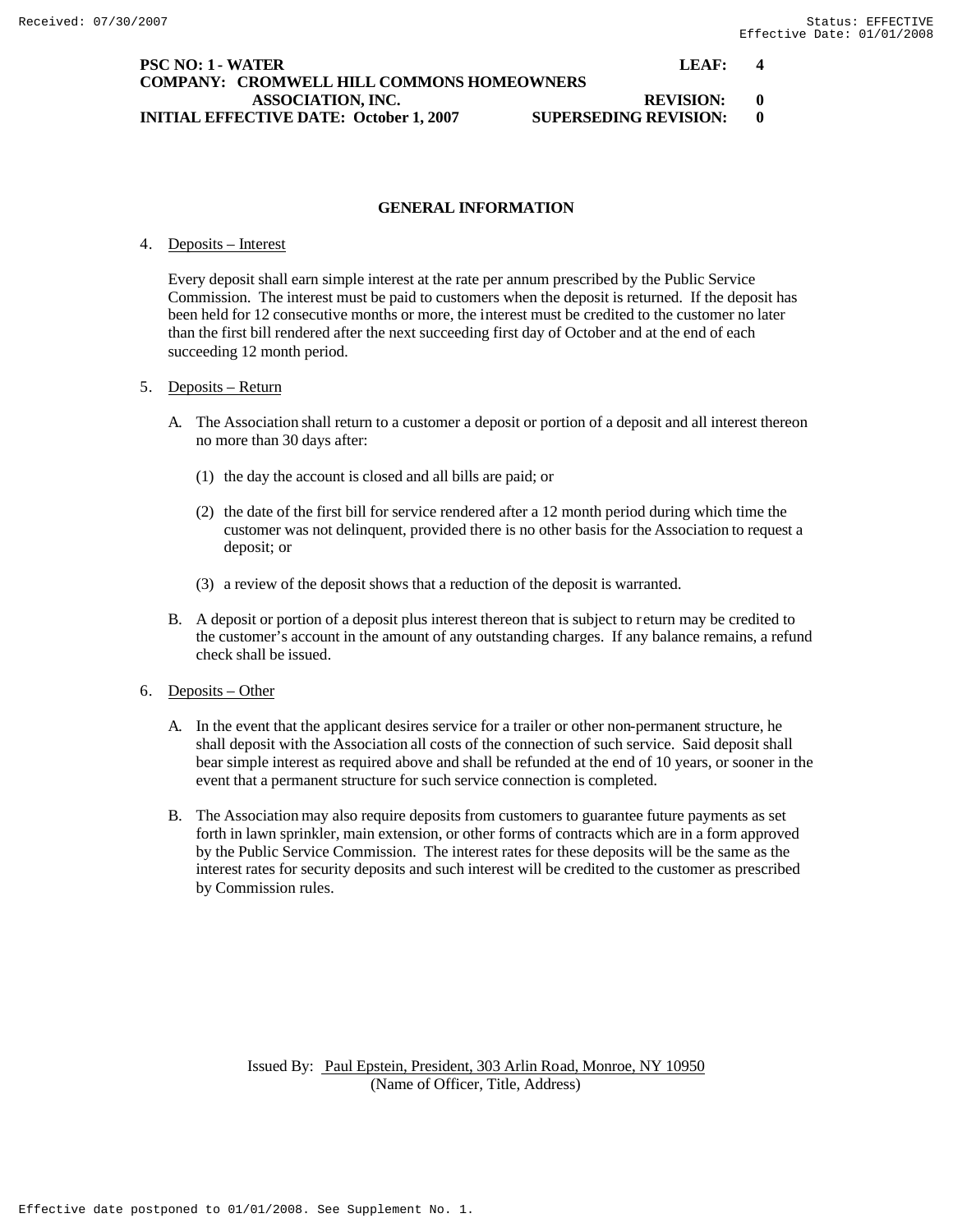## **PSC NO: 1 - WATER LEAF: 5 COMPANY: CROMWELL HILL COMMONS HOMEOWNERS ASSOCIATION, INC. REVISION: 0 INITIAL EFFECTIVE DATE: October 1, 2007 SUPERSEDING REVISION: 0**

## **GENERAL INFORMATION**

## 7. General Rules

- A. Customers must provide 10 days' written notice prior to the date on which termination of service is requested or prior to a change of occupancy, until which date the customer will be responsible for payment of service.
- B. Fire hydrants shall not be used without the written permission of the Association or unless in conformance with filed fire protection tariff provisions.
- C. The Association will not be liable for damage resulting from the presence of its facilities, supply, or use of water service, except damage resulting from gross negligence of the Association.
- D. The Association may shut off water in its mains to make repairs and extensions. Where possible, proper advance notice will be made to customers affected.
- E. The use of water for sprinkling, swimming pools, or other less essential uses may be restricted or prohibited where such use may unreasonably reduce the adequacy of service for other domestic purposes.
- F. There must be a separate service for each premise.
- G. Installation of service pipes and mains will not normally be made when the ground is frozen.
- H. The customer is responsible for service pipes and plumbing within the property line. Any plumbing work done on the customer's service pipe is subject to approval by the Association. No underground work shall be covered up until it has been inspected and approved by the Association.
- I. All leaks on customer premises or the customer portion of the service pipe must be repaired as soon as possible.
- J. All mains, services (up to the property line) and other water system facilities will be maintained and replaced by the Association.
- K. The Association will supply water in the distribution system at pressures between 20 and 100 pounds per square inch (psi) and will strive, where practicable, to maintain a normal working pressure of 60 psi with a minimum of 35 psi. If the Association makes changes to its system which cause the pressure to increase to over 100 psi to existing customers, the Association will be responsible for the first installation of the necessary equipment in the customer's premises. From that point on the equipment will be considered part of the customer's internal plumbing and the customer will be responsible for its maintenance or replacement. If a water pressure reducing valve, in the customer's or applicant's opinion, is necessary or desired to safeguard the plumbing, it is the customer's or applicant's responsibility to purchase, install and maintain this equipment. Where a pressure reducing valve is used it is also advisable to install a suitable pressure relief valve. All installations will comply with the local building codes and standards and are considered a part of the customer's internal plumbing.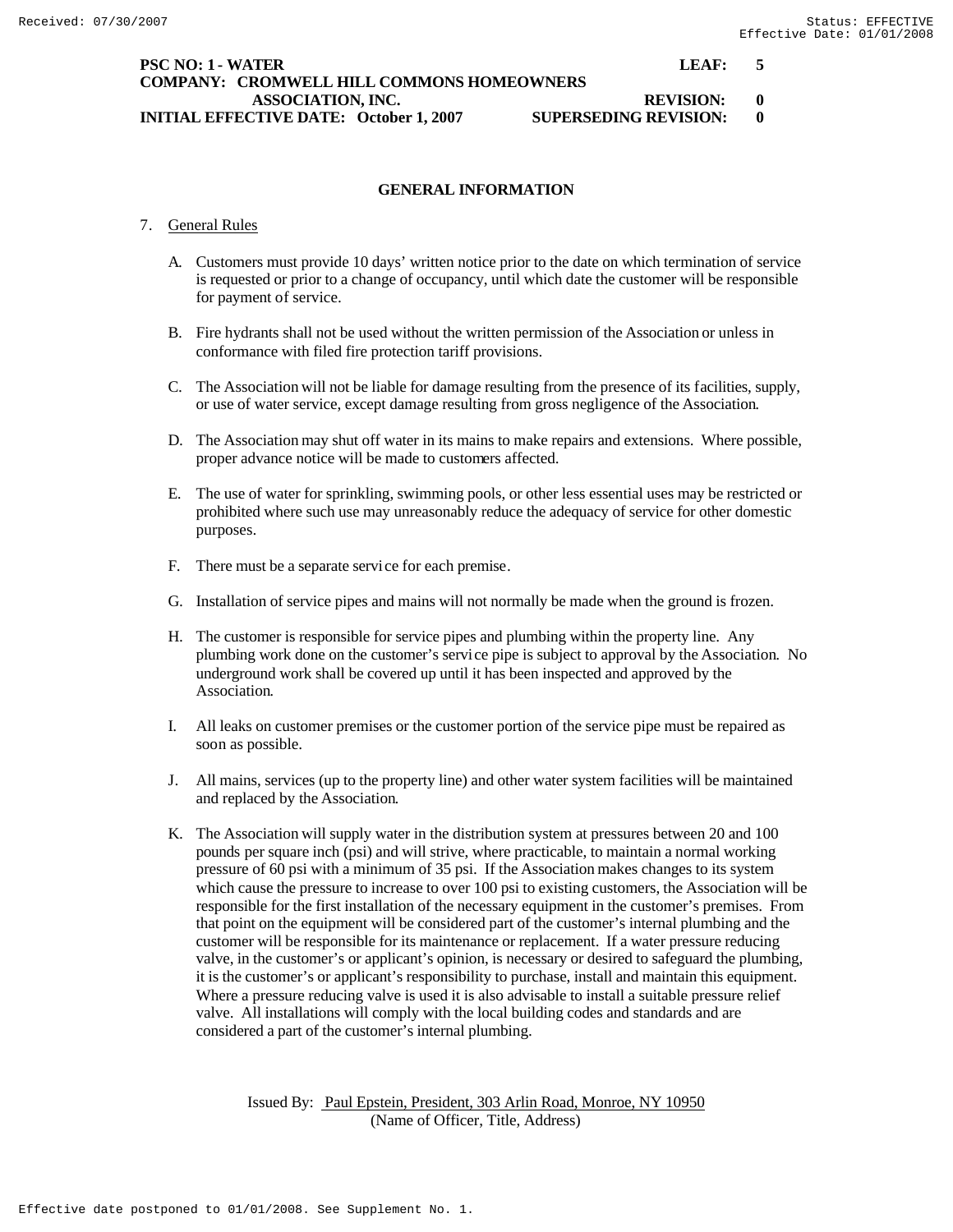## **PSC NO: 1 - WATER LEAF:** 6 **COMPANY: CROMWELL HILL COMMONS HOMEOWNERS ASSOCIATION, INC. REVISION: 0 INITIAL EFFECTIVE DATE: October 1, 2007 SUPERSEDING REVISION: 0**

## **GENERAL INFORMATION**

- L. Where an applicant is seeking service at an elevation or gradient which could not otherwise be adequately serviced by existing plant, the Association will require that the applicant bear the additional cost of providing such extraordinary service, or in the alternative, require the applicant to purchase, install and maintain the necessary special equipment, such as a hydro-pneumatic system, needed to serve the premises. The installation of a hydro-pneumatic system as part of the customer's internal plumbing may be subject to approval of the Health Department and should comply with local building codes and standards.
- M. Cross connections to water sources other than the Association's or with other facilities are strictly prohibited. Customers must, at their expense, install and maintain such backflow prevention devices as may be required by the Association in accordance with good water works practice or applicable laws or regulations.
- N. Customers must permit Association representatives to enter their premises on reasonable request for purposes relating to the operation and maintenance of the Association's system, including inspection of the customer's and the Association's facilities, installation, reading, testing, replacement and removal of meters, and terminating and restoring service.
- O. No person shall maliciously, willfully or negligently break, damage, destroy, uncover, deface, block access to or tamper with any pipe, valve, meter, structure, appurtenance or equipment which is a part of the water works system.
- 8. Metered Service (if applicable and provided for in Service Class No. \_\_\_ or Nos. \_\_\_)
	- A. A meter of a type approved by the Commission is required for each premise.
	- B. The Association will furnish, install, and maintain the meter. Unless the meter register is set at zero, the Association shall attach a tag with the date and meter dial reading at the time of installation.
	- C. The customer will provide a location for the meter acceptable to the Association and will be responsible for the cost of repairing damage resulting from human interference, frost, backflow of hot water, or other such causes.
	- D. Where the Association agrees it is necessary to set a meter outside the building, it shall be installed at the expense of the customer in a pit acceptable to the Association which is both watertight and frostproof. The cover of the pit shall be fastened with a convenient locking device. Where the distance from the property line to the front wall of the building is greater than 75 feet, the Association may require that the meter be set in a pit at or near the property line. If the pit is to be installed on property not owned or controlled by the customer, written consent of the owner of the property shall be obtained prior to the installation.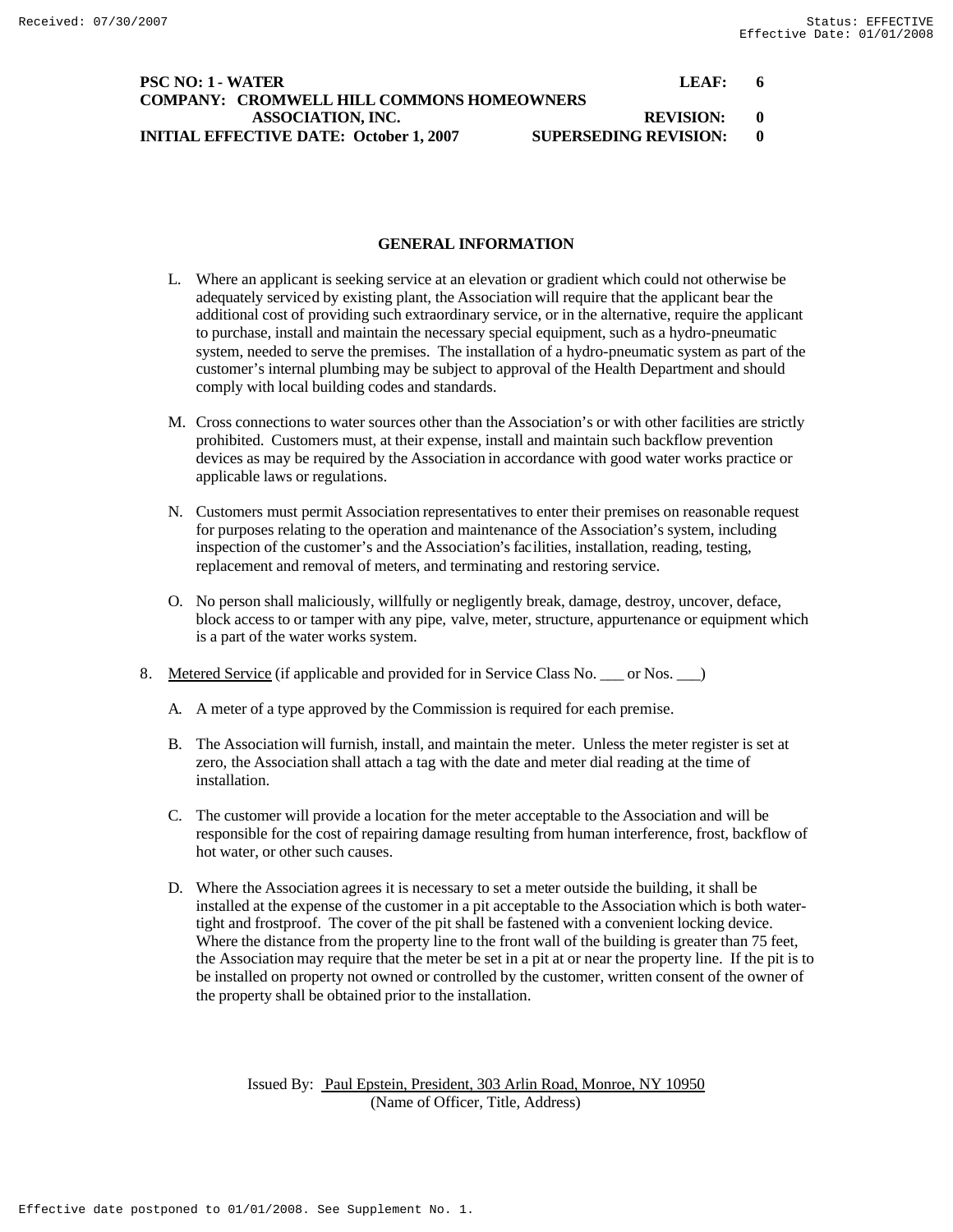## **PSC NO: 1 - WATER LEAF: 7 COMPANY: CROMWELL HILL COMMONS HOMEOWNERS ASSOCIATION, INC. REVISION: 0 INITIAL EFFECTIVE DATE: October 1, 2007 SUPERSEDING REVISION: 0**

## **GENERAL INFORMATION**

- E. The Association reserves the right to remove, test, and replace the meter.
- F. The Association shall afford the customer an opportunity to verify the final reading of any water meter removed from the premises and obtain the customer's signature on a meter removal card which shows the date removed and the reading.
- G. Meters will be tested in conformance with rules of the Public Service Commission. In the case of a disputed account involving the accuracy of the meter, the Association will have the meter tested upon the request of the customer. Should the customer request to have a second meter test within 1 year, the customer will be responsible for the actual cost incurred to have the meter tested including the cost to remove the meter, payable in advance to the Association. This fee will be refunded if the meter's final weighted average is found to register in excess of 100 percent. Adjustments in bills for over-registration of the meter will be made in accordance with the current rules of the Public Service Commission.
- H. Bills will show meter readings and the dates read.
- I. Bills will be reasonably estimated where a meter has been inaccessible and will be so indicated on the bill.
- J. Where a meter has ceased to register or its percentage of accuracy cannot be determined, an estimated bill for the current period may be rendered. For all other periods the bill shall be the minimum applicable charge.
- 9. Unmetered Service (if applicable and provided for in Service Class No. \_\_\_ or Nos. \_\_)

All applicable provisions of this tariff shall apply.

#### 10. Extension of Mains

Mains will be extended in conformance with Commission Rules and Regulations found in 16 NYCRR, Part 501.

11. Discontinuance of Service – Non –Payment

Service may be discontinued under the following provisions: for non-payment of any amount due for water supplied, for failure to make any payment due under a deferred payment agreement or for meter repairs (see Section 8C), for failure to post a required deposit or for failure to pay any fee or charge accruing under the contract or tariff.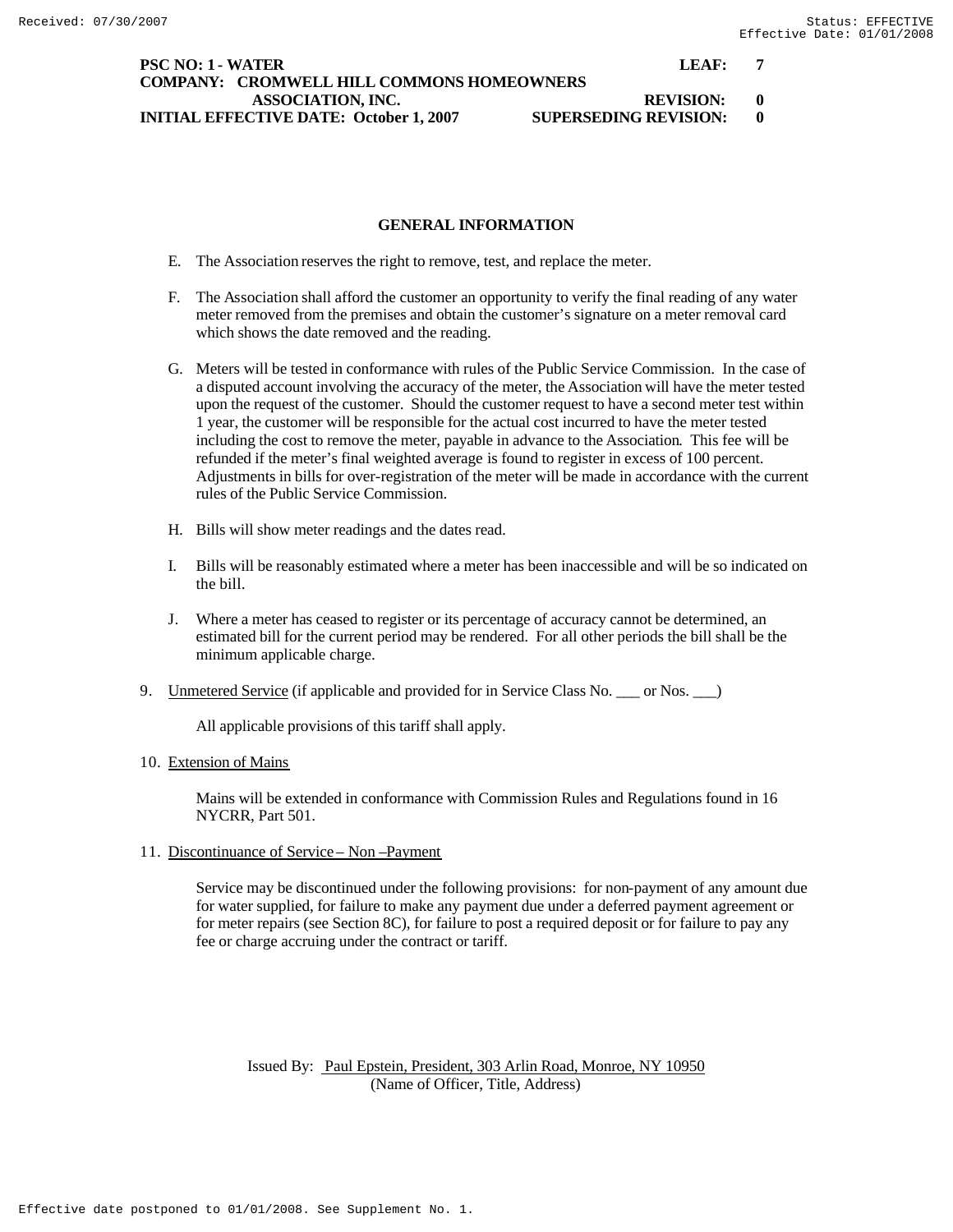## **PSC NO: 1 - WATER LEAF: 8 COMPANY: CROMWELL HILL COMMONS HOMEOWNERS ASSOCIATION, INC. REVISION: 0 INITIAL EFFECTIVE DATE: October 1, 2007 SUPERSEDING REVISION: 0**

## **GENERAL INFORMATION**

- A. A bill not paid within 23 days of mailing is considered delinquent, ad the Association ma discontinue service after complying with 16 NYCRR, Part 533 which requires: (1) 15 days written notice if served personally, or (2) 15 days after a registered letter containing such notice has been signed or refused, or (3) 18 days after mailing written notice in a post-paid wrapper. Service will not be re-established until payment of all proper arrears, charges and deposits is made or a deferred payment agreement is entered into. Receipt of a subsequently dishonored negotiable instrument in response to a notice of discontinuance shall not constitute payment of the customer's account and the Association shall not be required to issue additional notice prior to discontinuance. There will be a charge for processing all returned checks equal to the bank charge plus a handling fee of \$5.00 (not to exceed the maximum allowed by Section 5-328 of General Obligations Law).
- B. The Association will not discontinue service to residential premises for non-payment of bills on a Friday, Saturday, Sunday, public holiday (as defined in General Construction Law), or on a day on which the utility's main office is closed. Discontinuance can only take place from Monday to Thursday between the hours of 8 a.m. and 4 p.m.
- C. The Association will not discontinue service for non-payment of bills to any person or entity receiving public assistance if the payment for such service is to be paid directly by the Department of Social Services or by the local Social Services representatives.
- 12. Discontinuance of Service Other
	- A. Service rendered under any application, contract or agreement may be discontinued by the Association after reasonable notice for any of the following reasons:
		- (1) For willful or indifferent waste of water due to any cause or for non-authorized use of water.
		- (2) For failure to protect from damage the meter and connection, or for failure to protect and maintain the service pipe or fixtures on the property of the customer in a condition satisfactory to the Association.
		- (3) For tampering with any meter, connections, service pipe, curb cock, seal or any other appliance of the Association controlling or regulating the customer's water supply.
		- (4) For failure to provide the Association's employees reasonable access to the premises supplied, or for obstructing the way of ingress to the meter or any other appliances controlling or regulating the customer's water supply.
		- (5) In case of vacancy of the premises.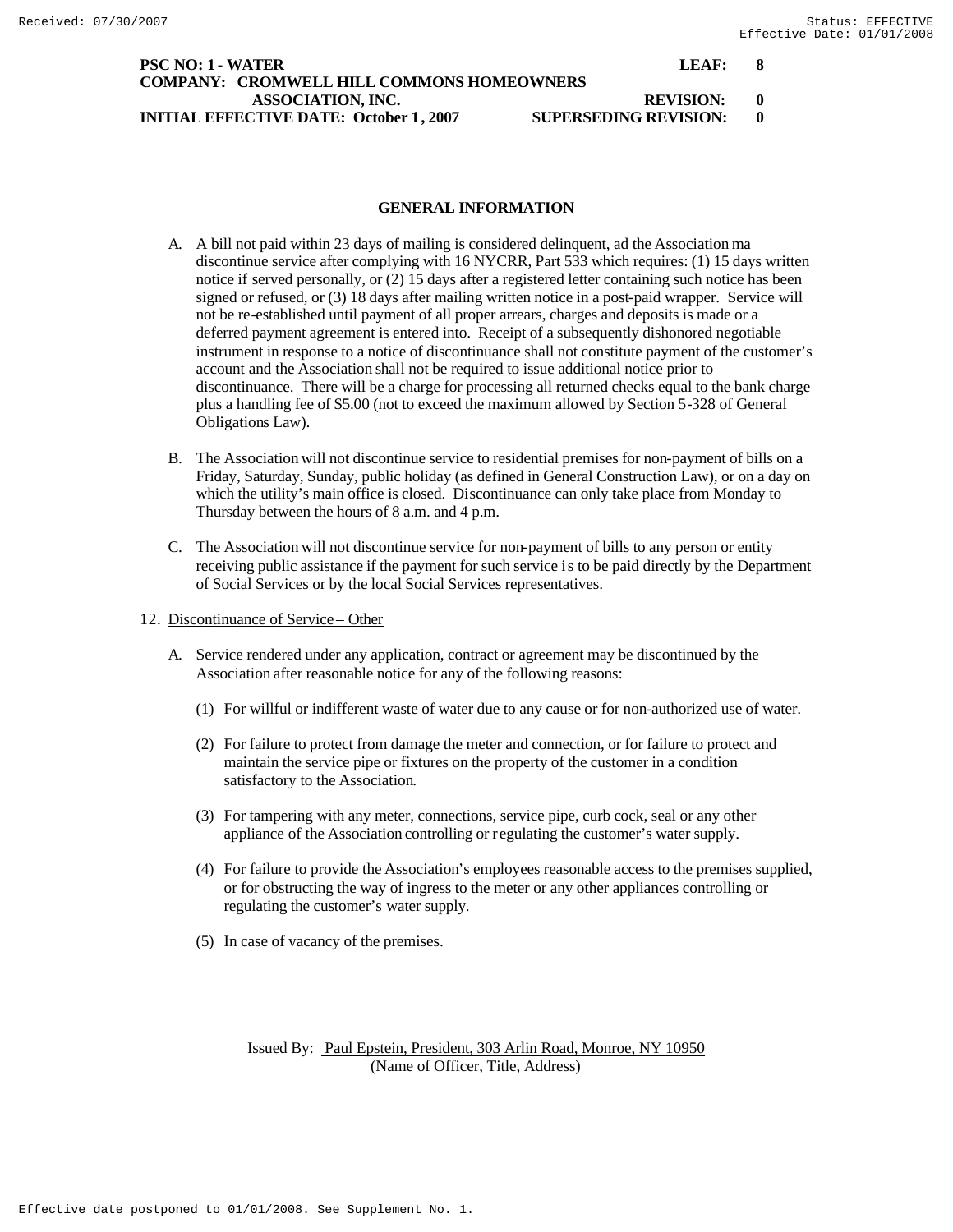#### **PSC NO: 1 - WATER LEAF: 9 COMPANY: CROMWELL HILL COMMONS HOMEOWNERS ASSOCIATION, INC. REVISION: 0 INITIAL EFFECTIVE DATE: October 1, 2007 SUPERSEDING REVISION: 0**

# **GENERAL INFORMATION**

- (6) For cross connections.
- (7) For submetering or reselling water.
- (8) For non-compliance with water usage restrictions.
- (9) For violation of any rule or regulation of the Association as filed with the Public Service Commission, provided such violation affects the reliability or integrity of the water system.
- B. Written notice of discontinuance of service shall contain the information required by 16 NYCRR Section 533.3 and will be given except in those instances where a public health hazard exists.
- C. The Association may, at any time, temporarily discontinue water service in case of accident, or for the purpose of making connections, alterations, repairs, changes, etc.
- D. Except as stated in the preceding paragraph, or in the case of a violation that threatens the integrity of the water system, the Association shall not discontinue service to any customer on a Friday, Saturday, Sunday, Public Holiday or on a day when the Association is not open for business. Public Holiday shall refer to those holidays defined in the General Construction Law.

#### 13. Discontinuance of Residential Service – Special Procedures

If termination of service would result in serious impairment to health and safety, the Association must delay the termination of service or, if service has already been terminated, must restore service, for thirty days under the following conditions.

- A. all occupants are either blind, disabled, 62 years of age or older or 18 years of age or under;
- B. a medical emergency exists; or
- C. if heating would be affected between November 1 and April 1.

It is the customer's responsibility to notify the Association that such conditions exist and to provide any required documentation. The Association may require that the customer make appropriate arrangements to pay any arrears as well as pay current bills.

## 14. Deferred Payment Agreements

In addition to those circumstances in Section 13, the Association will consider granting customers reasonable payment terms in cases where a customer is threatened with termination of service, or where the Association has issued a backbill to a customer. Any such agreement may require the customer to make a reasonable down payment, and to pay bills when issued.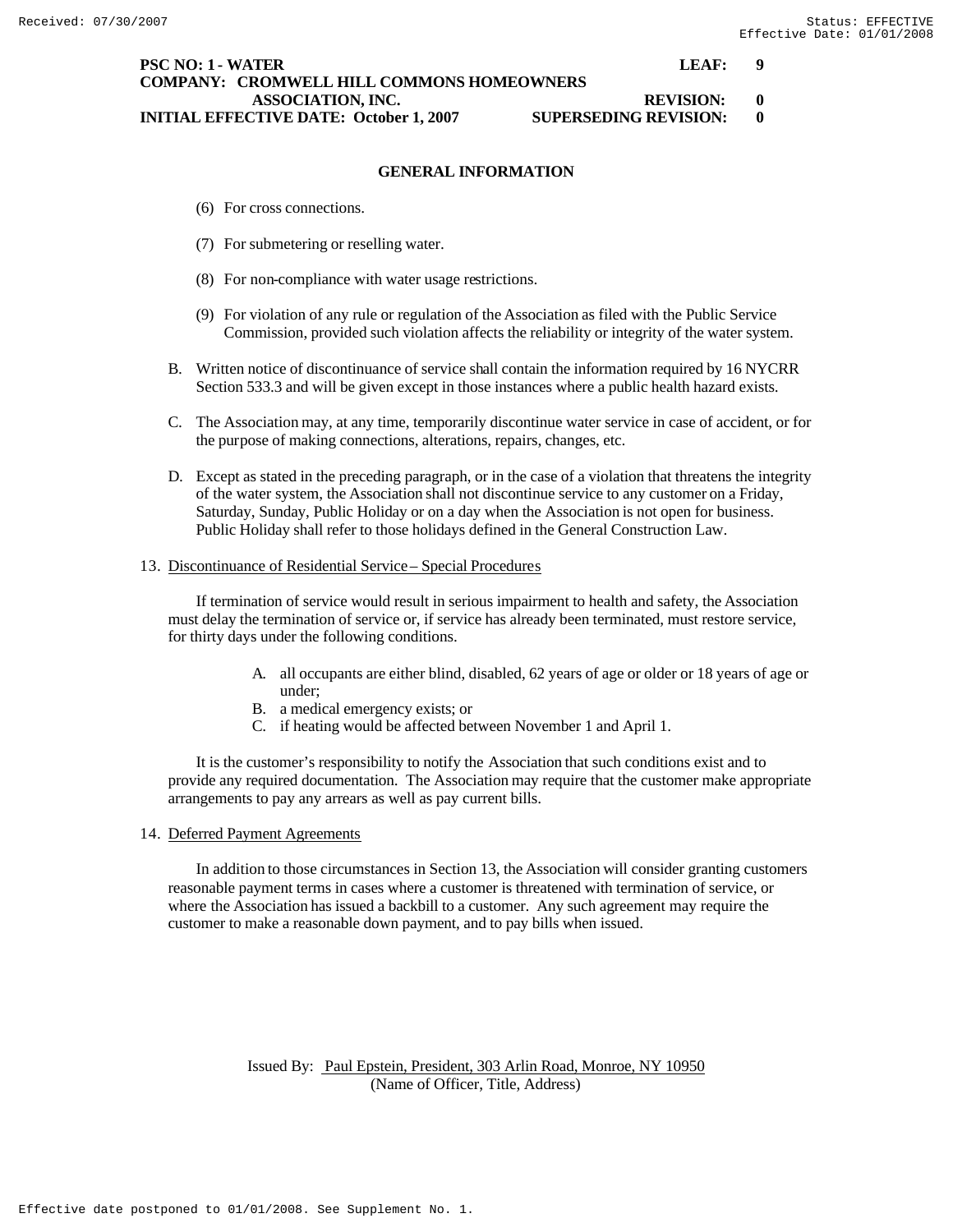## **PSC NO: 1 - WATER LEAF: 10 COMPANY: CROMWELL HILL COMMONS HOMEOWNERS ASSOCIATION, INC. REVISION: 0 INITIAL EFFECTIVE DATE: October 1, 2007 SUPERSEDING REVISION: 0**

## **GENERAL INFORMATION**

## 15. Complaint Handling Procedures

- A. The Association will promptly investigate and evaluate all complaints received from customers regarding bills for service rendered or required deposits. The results of the Association's findings will be reported to the customer. During the period of investigation and evaluation, service will not be discontinued, nor shall a new notice of termination be issued, provided, however, that the customer will be required to pay the undisputed portion of any balance due, which may include for current usage.
- B. After the completion of such an investigation, if the Association determines that the disputed service has been rendered, or that the disputed charge or deposit is proper in whole or in part, the Association may require that the full bill or deposit be paid. Appropriate notices of the determination shall be given to the customer, and where notice of discontinuance of service was previously sent, or is served with the determination, such notice shall include a statement advising the customer of the availability of the Commission's complaint handling procedures, including the address and telephone number of the Department's Consumer Services Division. Where prior notice of discontinuance was sent, Association procedure provides for discontinuance of service if customer fails to pay the proper amount due and owing within 5 days after notice of the Association determination was served personally on the customer or at least 8 days after mailing of the notice. Under no circumstances will discontinuance of service occur if so precluded by the Commission.
- C. In situations where the complaint procedures of the Commission have been invoked and it is determined that the disputed service has been rendered or that the disputed charge or deposit is proper and prior notice of discontinuance was sent, a customer's service will not be discontinued for failure to pay the amount found due and owing until at least 5 days after notice of the Commission's determination, where personal service is made, or at least 8 days after mailing of such a notice.

#### 16. Restoration of Service

A charge will be made to restore service after discontinuance at the customer's request, for nonpayment or for violation of these rules.

This charge or charges will be at a rate agreed upon by the members of the Association and will appear on all written notices or discontinuance of service. Any member has the right to that the Department of Public Service investigate the charges.

In a case where service is being restored after discontinuance for non-payment, the Association may require full payment of all arrears as well as the restoration of service charge. If the Association and the member have entered into some form of payment agreement the agreed upon down payment may be required before service will be restored.

If it becomes necessary to disconnect service at the main because of willful acts of a member, the service restoration charge will include the actual costs incurred by the Association to disconnect and reconnect the service.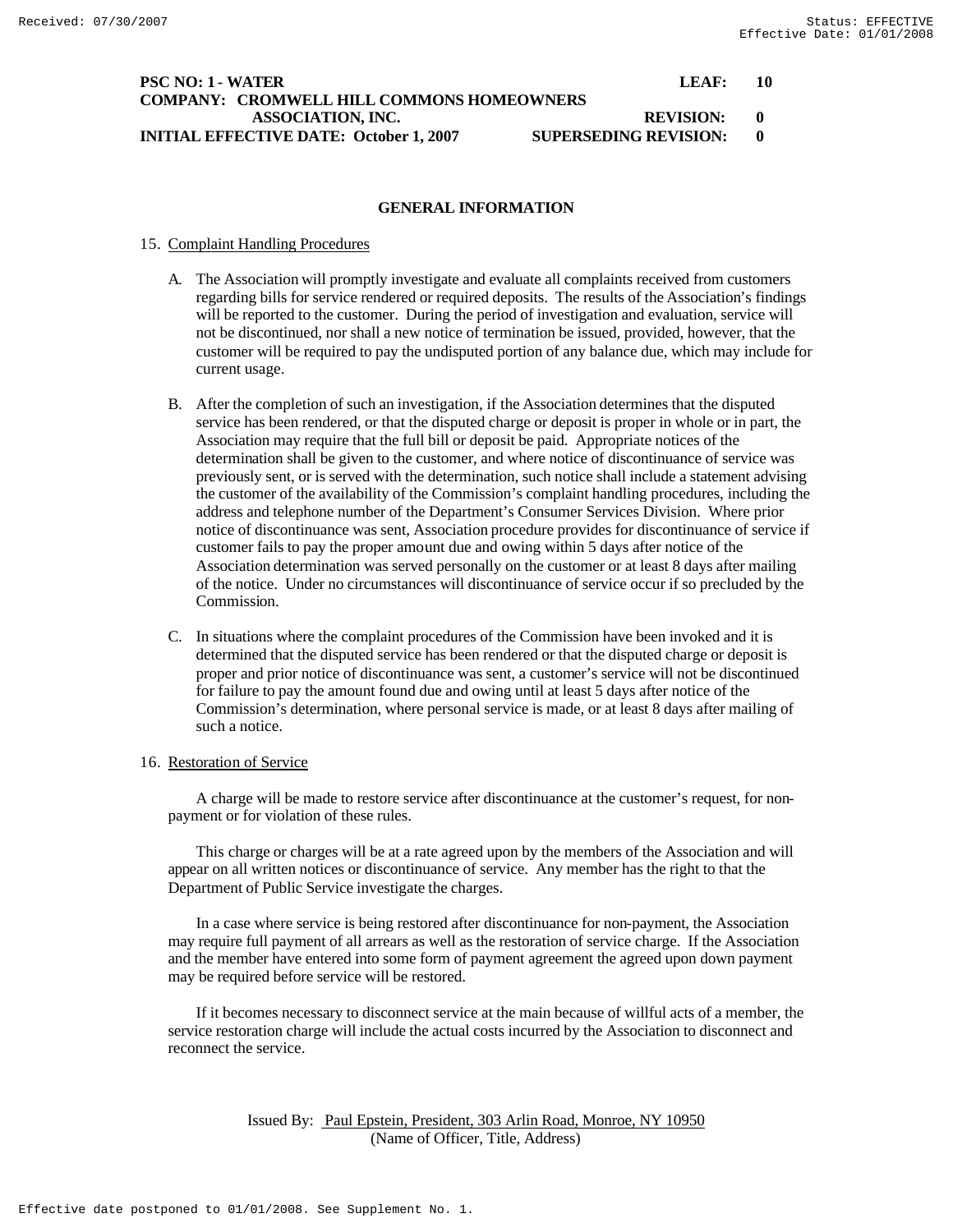## **PSC NO: 1 - WATER LEAF: 11 COMPANY: CROMWELL HILL COMMONS HOMEOWNERS ASSOCIATION, INC. REVISION: 0 INITIAL EFFECTIVE DATE: October 1, 2007 SUPERSEDING REVISION: 0**

## **GENERAL INFORMATION**

#### 17. Interest on Customer Overpayments

The Association will provide interest on a customer overpayment as follows:

- A. A customer overpayment is defined as payment by the customer to the Association in excess of the correct charge for water service supplied to the customer which was caused by erroneous billing by the utility.
- B. The rate of interest on such amounts shall be the greater of the unadjusted customer deposit rate or the applicable late payment rate, if any, for the service classification under which the customer was billed. Interest shall be paid from the date when the customer overpayment was made, adjusted for any changes in the deposit rate or late payment rate, and compounded monthly, until the date when the overpayment was refunded.
- C. The Association will not pay interest on customer overpayments that are refunded within 30 days after such overpayment is received by the Association.

## 18. Regulation

All matters, rules and other situations concerning the rendering of water service which are not specifically covered herein or in a provision of the New York State Codes, Rules and Regulations and which are subject to the jurisdiction of the Public Service Commission, and for which a customer and the Association cannot agree as to an equitable and fair solution will be referred to said Commission to be resolved. Either the customer or the Association may request that a rule or provision of this tariff be changed for a particular situation.